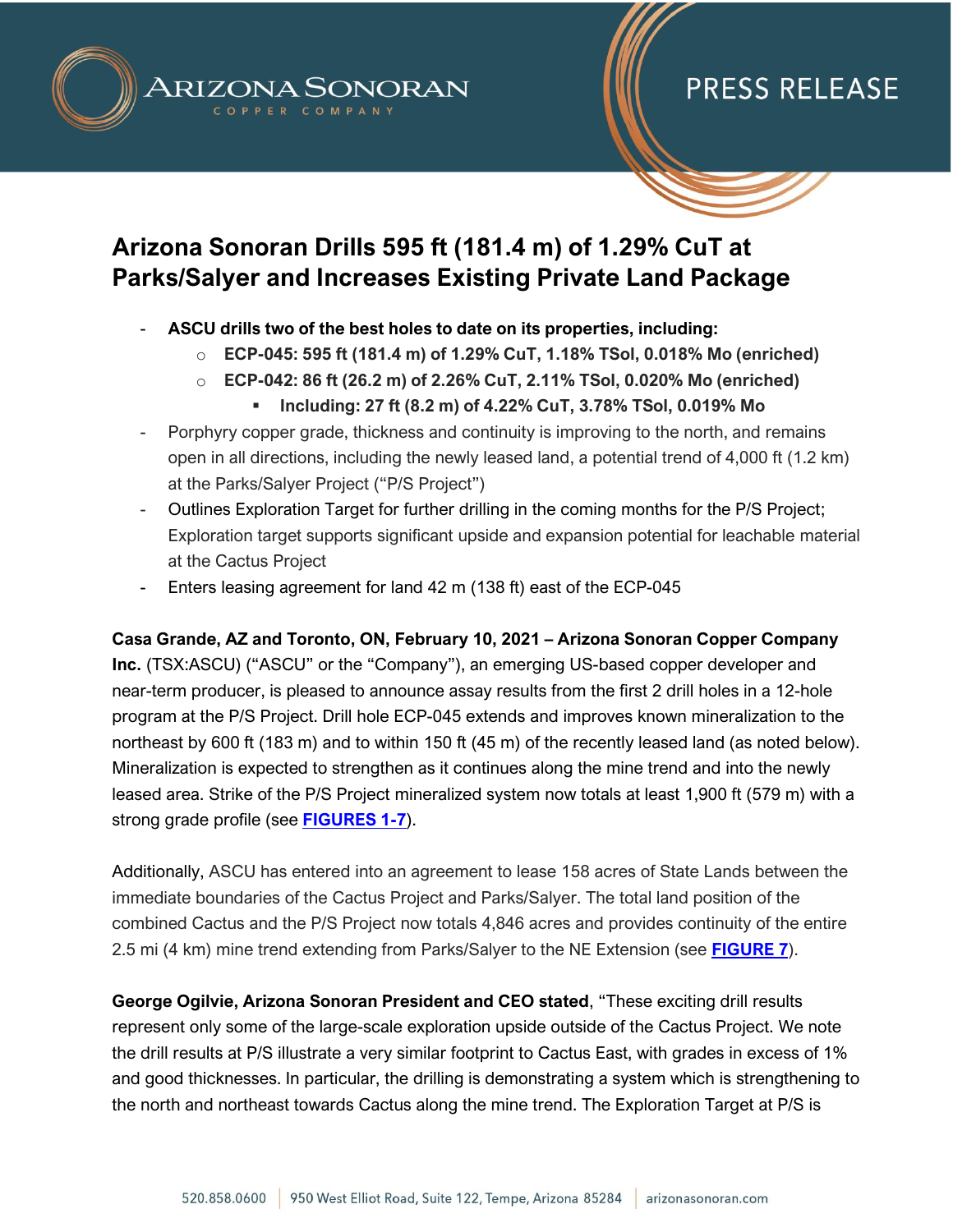



focused on extending mine life and building scalability of leachable material at the Cactus Project. Concurrent with the Cactus Feasibility drilling, our team will continue to drill the P/S Project with the aim of declaring maiden mineral resources at the P/S Project later this year. The team is currently running both programs with three drills onsite.

He continued, "As the drilling programs build on the district scale potential of the property, we have scope for further exploration at the NE Extension at Cactus. Current programs at Cactus, P/S and the NE Extension only focus on the leachable material, with known primary sulphide sitting below. The potential for significant primary material at the base of the Cactus pit and along the mine trend itself, remains untested and supports the continued belief in the opportunity and scalability of the Project"

### **Parks/Salyer Exploration Target**

The holes drilled to date on the P/S Project together with the new drilling, on a preliminary basis demonstrates a scalable underground opportunity for further expansion of leachable inventory at Cactus. The total underground exploration target (the "Exploration Target") now represents an area of approximately 4,000 ft x 4,000 ft (1.2 km x 1.2 km) supported by magnetics, regional drilling results and ionic leach sampling previously conducted by ASCU. The Exploration Target at the P/S Project comprises:

- 40-90 M tons of potential leachable material  $@$  1.05%- 1.3% TSol for potential of 1.0-2.35 B lbs of contained copper
- 8-35 M tons of potential primary material @ 0.85-1.05% TCu for 0.15-0.75 B lbs of contained copper

The potential quantity and grade presented in the Exploration Target ranges are conceptual and have insufficient exploration and drill density to define a Mineral Resource. At this stage, it is uncertain if further exploration will result in the targets being delineated as a Mineral Resource. Estimates of exploration targets are not Mineral Resources and are too speculative to meet the NI 43-101 reporting standards. The methodology for preparing the Exploration Targets and a summary of supporting technical work undertaken to reach the targets can be found at the end of this announcement.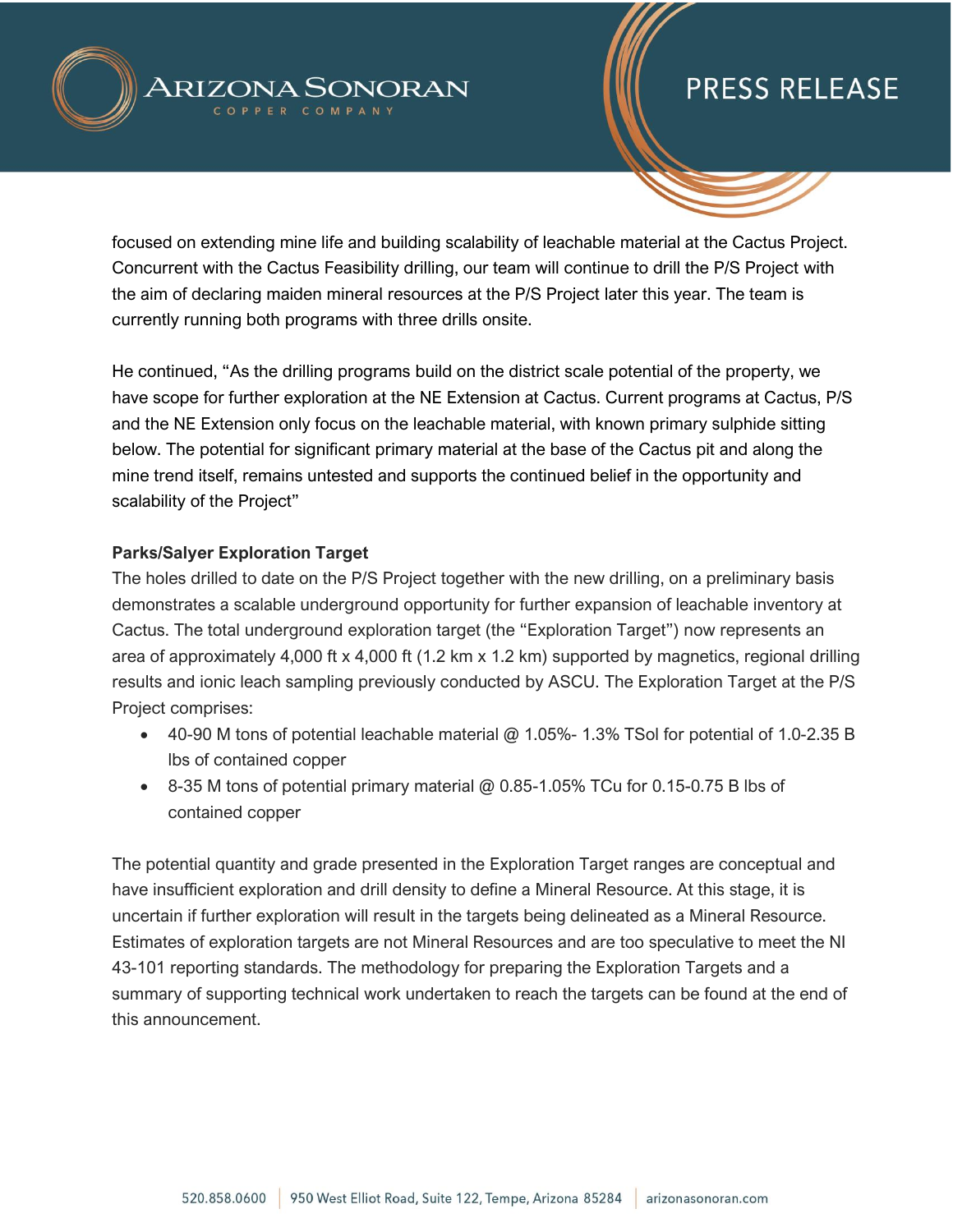

#### **2022 P/S Exploration Program**

ASCU is currently pursuing a 12-hole exploration program, following up on four historic diamond holes. The planned program totals 22,000 ft (~6,700 m) and aims to test the extension of the porphyry copper system from the southern border of its Parks/Salyer property, along the mine trend towards the Cactus Mine. With success, the Company may increase the number of drill holes on the project.

Subject to program success, the Company anticipates issuing a maiden mineral resource estimate for the property. Defined mineralization will aim to leverage the Cactus Mine's already envisaged 18-year, low-cost operation, thus providing the Company with significant scale of production in the longer term

#### **Lease Assumption and Assignment Terms**

Cactus 110 LLC (a group company of ASCU) has entered into an assignment & assumption agreement (the "Assignment & Assumption Agreement") and a royalty agreement (the "Royalty Agreement") in respect of transfer of permit 08-122116 with Bronco Creek Exploration Inc., a wholly-owned subsidiary of EMX Royalty Corporation (NYSE American: EMX; TSX-V: EMX). The total added land position is 158 acres of leased State Land.

Key terms of the Assignment & Assumption Agreement and Royalty Agreement include:

- Payment of US\$5,000 on the effective date of the agreement (determined to be February 9, 2022) and further US\$195,000 upon registration and transfer of the permit in the name of Cactus 110 LLC;
- Payment of US\$1.5 M upon declaration of 100 Mlbs of mineral resource (as defined under NI 43-101) and further payment of US\$1.5 M upon further declaration of additional 100 Mlbs of mineral resource (as defined under NI 43-101) in relation to the transferred property;
- Payment of US\$50,000 annually as an advance royalty payment until commencement of commercial production. Upon commencement of commercial production 75% of the annual advance royalties shall be offset from the net smelter royalty payment as mentioned below;
- 1.5% net smelter royalty applicable to production returns generated (subject to allowable deductions) from the transferred property. ASCU has the right to purchase 1% of the net smelter royalty for US\$500,000 at any time; and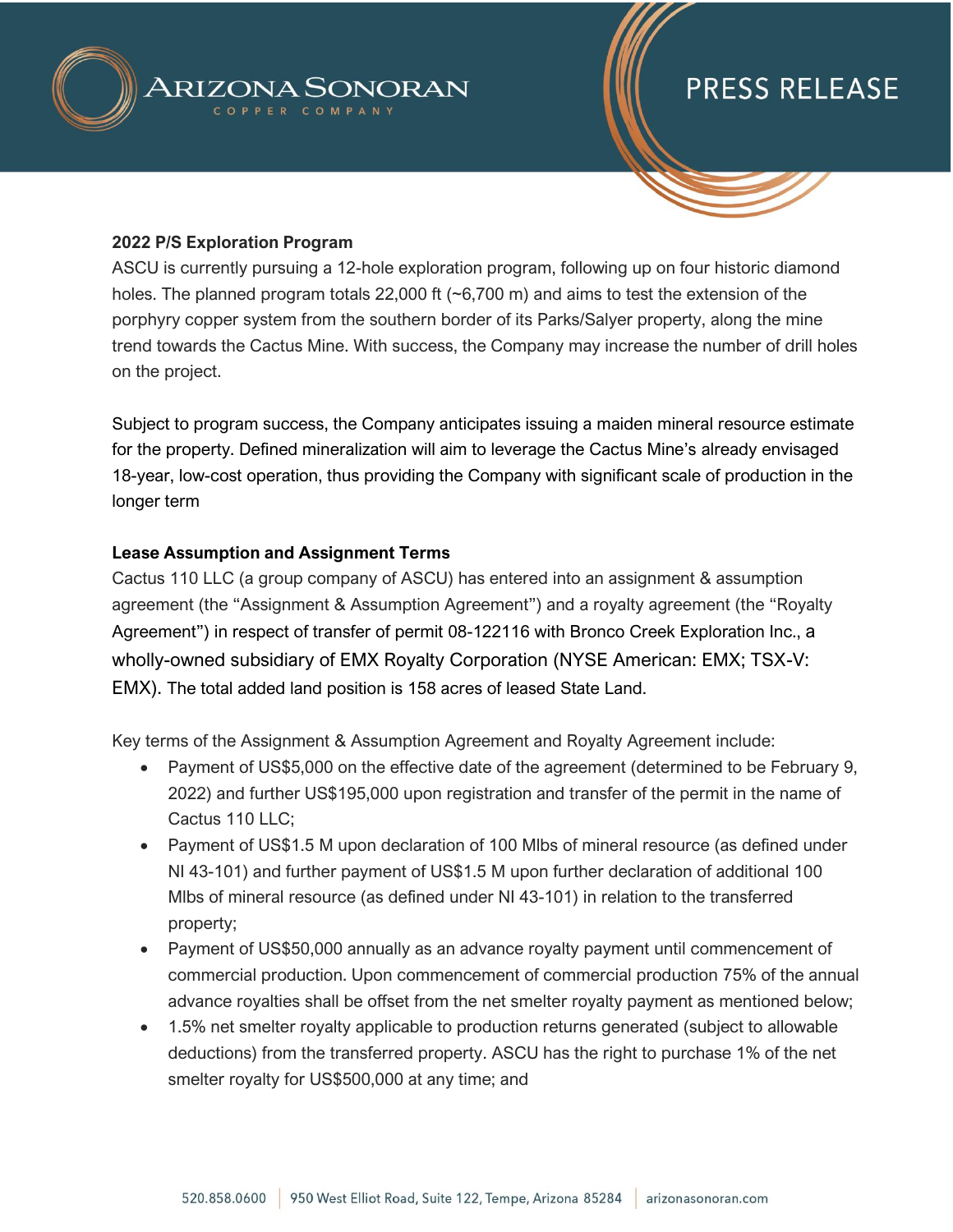



• US\$2 million undertaken in exploration expenditures before the first anniversary of the registration of the transfer and further US\$2 million spent in exploration expenditures before the second anniversary of the registration of the transfer (total US\$4 million work commitment)

The agreements also include customary terms and conditions as applicable to transactions of a similar nature.

Permitting activities will be directed to the State and County levels in a similar process to owning Private Land.

### **Geologic Description of Drilling Results at P/S**

The Company's 100%-owned Parks/Salyer Project is located 1.3 mi (2 km) down trend to the southwest of the Cactus Project on private land. The P/S Project is interpreted to represent a north trending horst block of porphyry copper mineralization similar in characteristics to that of Cactus West. Results to date at Parks/Salyer support that interpretation with mineral zonation also consistent with Cactus containing oxide, chalcocite enrichment, and primary chalcopyritemolybdenite mineralization (see **[FIGURES 1-7](https://arizonasonoran.com/projects/exploration/maps-and-figures/)**). Exploration drilling to date has been undertaken from the Company's southern property boundary northward along the northeasterly regional trend of known copper mineralization. Hole ECP-042 intercepted oxide and enriched mineralization with a post mineral dacite dike truncating the continuity of the high-grade enrichment. Similar dacite dikes were encountered during the mining of the Sacaton (Cactus West) pit where they were observed as localized and discontinuous features.

Thick, continuous primary chalcopyrite-molybdenite mineralization was intercepted at depth terminating at the basement fault. ECP-045 intercepted thick, continuous oxide and enriched copper mineralization with little post-enrichment leaching. The bedrock and mineralization contacts indicate ECP-045 is located within a downfaulted block from previous holes drilled at Parks/Salyer which compliments the reduced post-enrichment leaching observed. The continuity and grade of mineralization logged in ECP-045 is similar to that intercepted in Cactus East drilling, which represents a high-grade underground resource in the Cactus Project located within a down dropped block from the shallower Cactus West mineralization. ECP-045 is the northern most hole drilled in the P/S Project and mineralization remains open in all directions. According to a 2019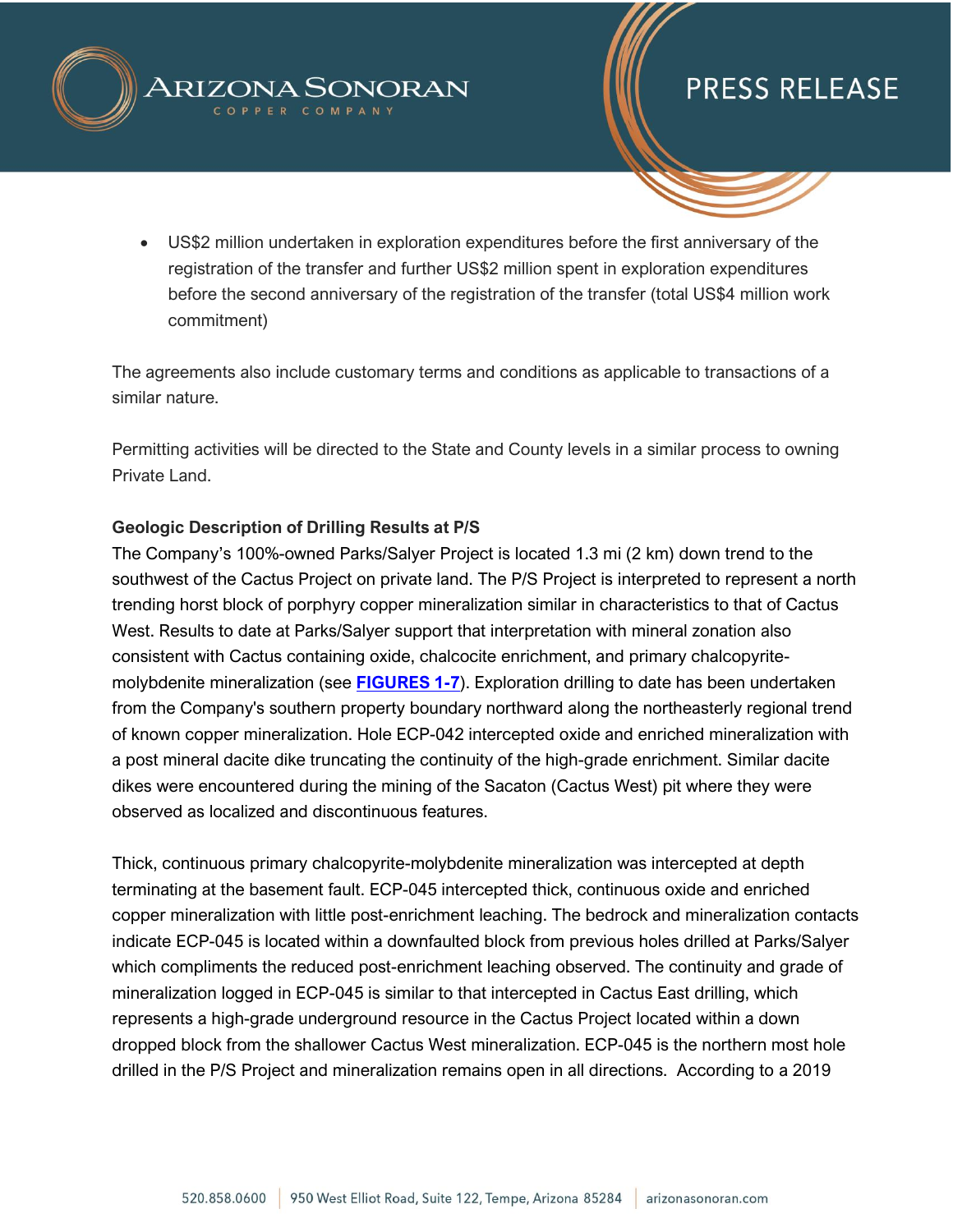

ionic soil survey, which did not define the extents of the system, mineralization is open to the northwest for at least another 1,969 ft (600 m)**.**

| <b>Drill</b>   | Zone      | <b>Metres</b> |       |        | Feet    |         |        | Grade (%) |             |       |
|----------------|-----------|---------------|-------|--------|---------|---------|--------|-----------|-------------|-------|
| Hole           |           | from          | to    | length | from    | to      | length | CuT       | <b>Tsol</b> | Mo    |
| <b>ECP-045</b> | oxide     | 343.2         | 376.1 | 32.9   | 1,126.0 | 1,234.0 | 108.0  | 0.89      | 0.83        | 0.020 |
|                | including | 354.8         | 376.1 | 21.3   | 1,164.0 | 1,234.0 | 70.0   | 1.16      | 1.07        | 0.019 |
|                | enriched  | 402.3         | 583.7 | 181.4  | 1,320.0 | 1,915.0 | 595.0  | 1.29      | 1.18        | 0.018 |
|                | including | 402.3         | 434.9 | 32.6   | 1,320.0 | 1,427.0 | 107.0  | 1.81      | 1.71        | 0.018 |
|                | and       | 501.4         | 556.3 | 54.9   | 1,645.0 | 1,825.0 | 180.0  | 1.68      | 1.61        | 0.024 |
|                | primary   | 583.7         | 648.3 | 64.6   | 1,915.0 | 2,127.0 | 212.0  | 0.37      | 0.02        | 0.009 |
| <b>ECP-042</b> | oxide     | 268.5         | 272.2 | 3.7    | 881.0   | 893.0   | 12.0   | 1.00      | 0.94        | 0.008 |
|                | enriched  | 332.3         | 336.9 | 4.7    | 1,090.1 | 1,105.4 | 15.3   | 1.06      | 1.05        | 0.012 |
|                | enriched  | 360.4         | 386.6 | 26.2   | 1,182.3 | 1,268.3 | 86.0   | 2.26      | 2.11        | 0.020 |
|                | including | 366.7         | 374.9 | 8.2    | 1,203.0 | 1,230.0 | 27.0   | 4.22      | 3.78        | 0.019 |
|                | enriched  | 402.9         | 416.8 | 13.9   | 1,322.0 | 1,367.6 | 45.6   | 0.64      | 0.45        | 0.008 |
|                | enriched  | 446.2         | 477.0 | 30.8   | 1,464.0 | 1,565.0 | 101.0  | 0.67      | 0.26        | 0.022 |
|                | primary   | 477.0         | 654.2 | 177.2  | 1,565.0 | 2,146.3 | 581.3  | 0.42      | 0.04        | 0.027 |
|                | including | 480.1         | 520.9 | 40.8   | 1,575.0 | 1,709.0 | 134.0  | 0.57      | 0.05        | 0.038 |
|                | and       | 595.3         | 607.5 | 12.2   | 1,953.0 | 1,993.0 | 40.0   | 0.56      | 0.04        | 0.160 |

### **TABLE 1: Drilling Highlights**

*1. Intervals are presented in core length; are drilled with vertical dip angles.*

*2. Drill assays assume a mineralized cut-off grade of 0.5% CuT reflecting the potential for heap leaching in the case of Oxide and Enriched based on underground material, or to provide typical average grades in the case of Primary material. Holes were terminated in either Primary mineralization or the basement fault.*

*3. Assay results are not capped. Intercepts are aggregated within geological confines of major mineral zones.*

*4. True widths are not known.* 

### **Table 2: Drilling details**

| Hole           | Easting    | Northing  | Elevation | Depth    | Azimuth | Dip |
|----------------|------------|-----------|-----------|----------|---------|-----|
| ECP-042        | 383750.000 | 58600.000 | 1373.537  | 2151.500 |         | -90 |
| <b>ECP-045</b> | 384249.114 | 59511.375 | 1382.548  | 2127,000 |         | -90 |

### **Summary of Information Comprising the Exploration Target**

ASCU has conducted extensive exploration work to delineate the Exploration Target contained in this announcement. This work includes analysis and interpretations from four historical and the two recently drilled core holes into the project, similarities of mineralization intercepted to that of the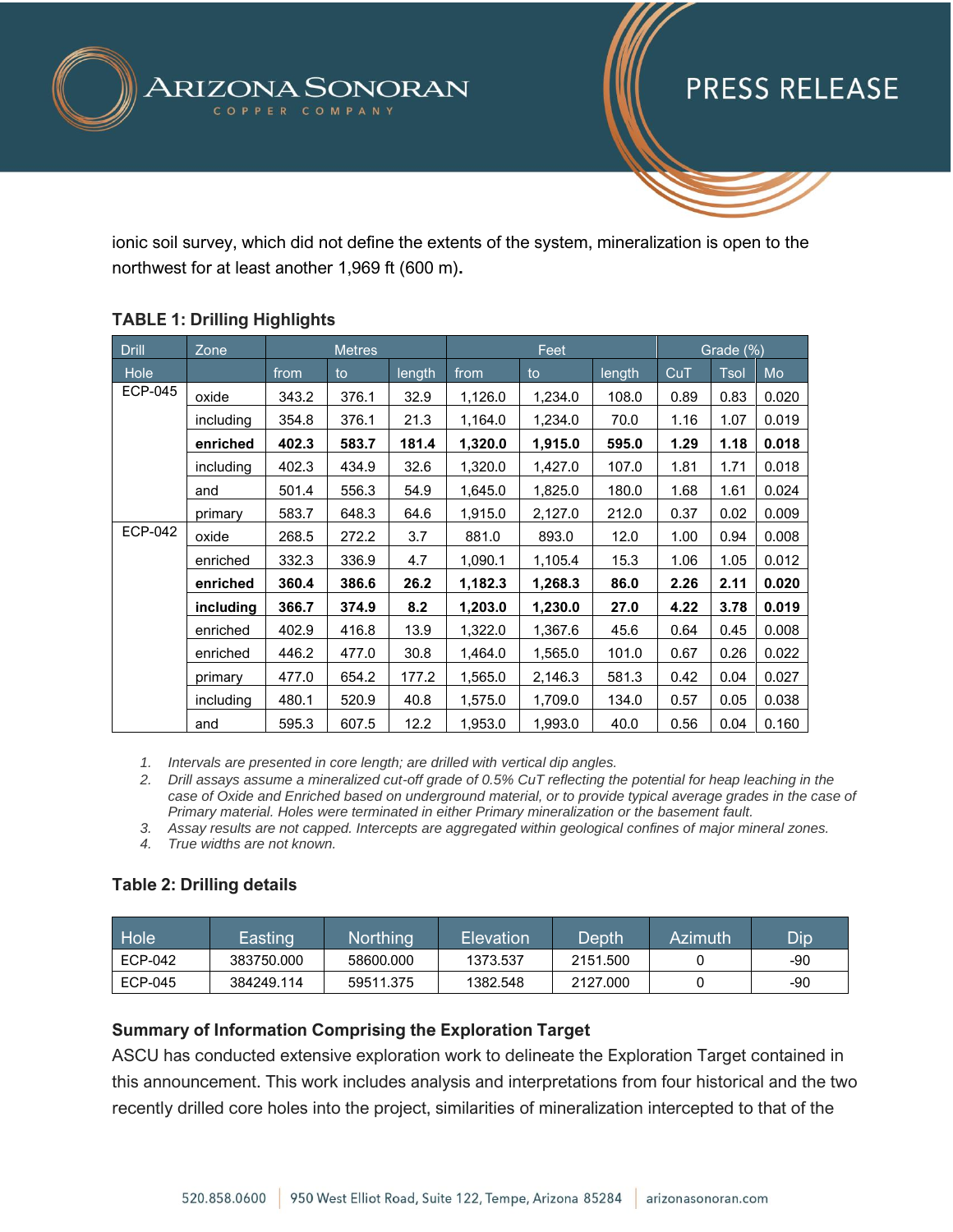

adjacent Cactus project (for mineralization and alteration characteristics, and grade architecture), and review of geophysical and surface ionic leach programs to support realistic target ranges for extent, thickness, and grade. The Exploration Target ranges assume an underground target for exploration purposes.

### **Quality Assurance / Quality Control**

Drilling completed on the project in 2020 and 2021 was supervised by on-site ASCU personnel who prepared core samples for assay and implemented a full QA/QC program using blanks, standards and duplicates to monitor analytical accuracy and precision. The samples were sealed on site and shipped to Skyline Laboratories in Tucson AZ for analysis. Skyline's quality control system complies with global certifications for Quality ISO9001:2008.

Technical aspects of this news release have been reviewed and verified by Allan Schappert – CPG, who is a qualified person as defined by National Instrument 43-101– Standards of Disclosure for Mineral Projects.

### **Links from the Press Release**

FIGURES 1-7:<https://arizonasonoran.com/projects/exploration/maps-and-figures/>

*Neither the TSX nor the regulating authority has approved or disproved the information contained in this press release.* 

**About Arizona Sonoran Copper Company (**[www.arizonasonoran.com](http://www.arizonasonoran.com/) **|** [www.cactusmine.com](http://www.cactusmine.com/)**)** ASCU's objective is to become a mid-tier copper producer with low operating costs, develop the Cactus Project that could generate robust returns for investors, and provide a long term sustainable and responsible operation for the community and all stakeholders. The Company's principal asset is a 100% interest in the Cactus Project (former ASARCO, Sacaton mine) which is situated on private land in an infrastructure-rich area of Arizona. The Company is led by an executive management team and Board which have a long-standing track record of successful project delivery in North America complemented by global capital markets expertise.

**For more information:** Alison Dwoskin, Director, Investor Relations 647-233-4348 [adwoskin@arizonasonoran.com](mailto:adwoskin@arizonasonoran.com)